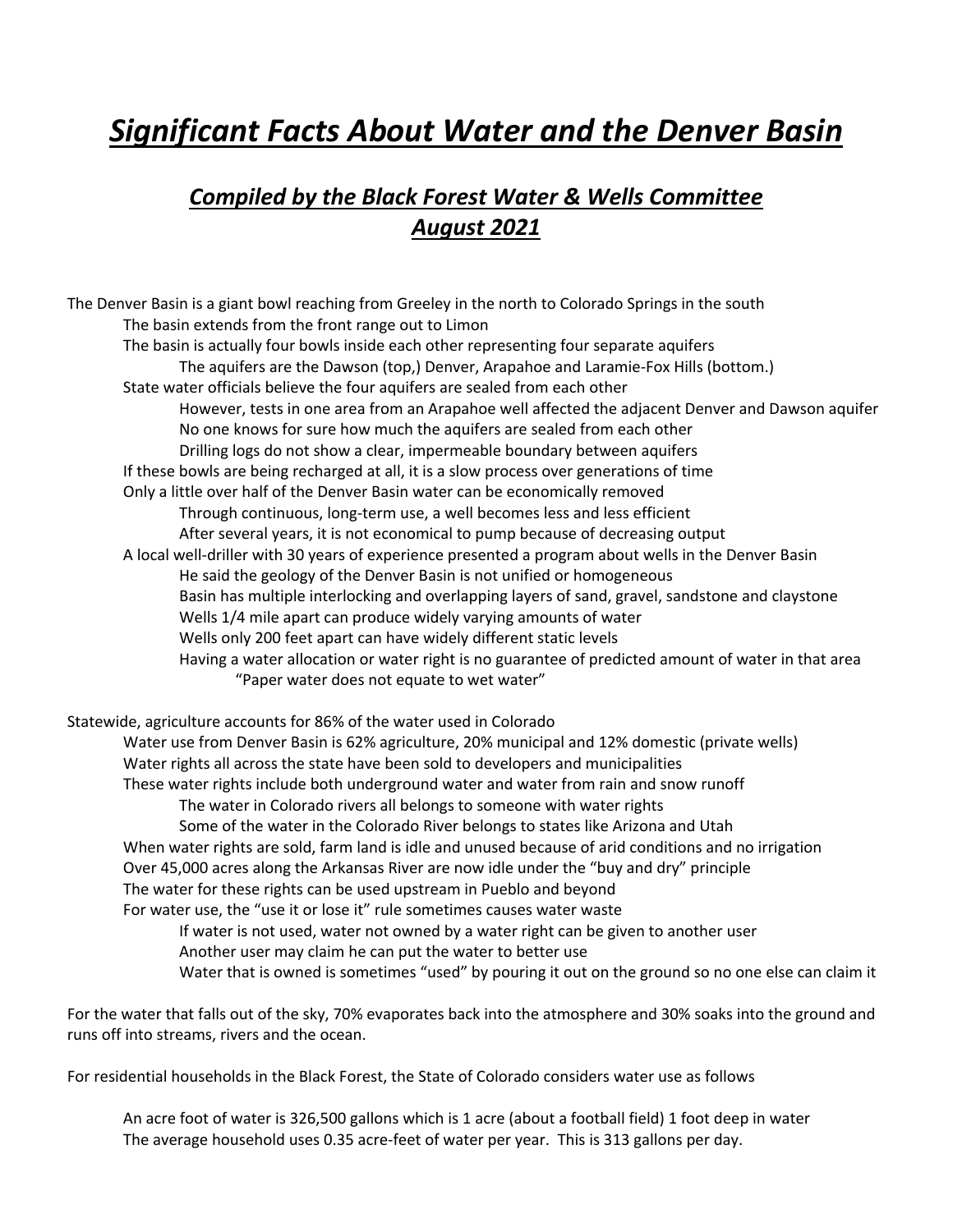90% of the water used in a household is returned into the ground via the septic system Just 10% is actually consumed or evaporated into the air

15% of the water used for watering gardens and lawns is returned into the ground 85% of irrigation water is evaporated into the air and not soaked into the ground 100% of the water used for animal watering is consumed and none is returned into the ground

Colorado Springs gets water from the Arkansas River and from snow runoff on the Western Slope Colorado Springs gets water that would otherwise run off into streams and then the Arkansas River Water is piped from the Western Slope through Twin Lakes near Buena Vista and then into Arkansas River A secondary pipeline comes over the front range just south of the Air Force Academy The Southern Delivery System (SDS) is a 24-inch waterline from Pueblo Reservoir to Colorado Springs At present, Colorado Springs Utilities has water rights and supplies above the current demand

CSU also has extensive Denver Basin water rights

CSU policy is not to use Denver Basin aquifer water except in an emergency

Annexed developments surrender their water rights to CSU except for golf courses and ponds

Flying Horse and Flying Horse North water their golf courses with aquifer water Wolf Ranch created Wolf Lake (6 acres) with aquifer water

So far, Colorado Springs Utilities has not provided water to anyone outside the city limits The city is considering providing water to entities outside the city limits Providing water this way would be a revenue boost to Colorado Springs Utilities Colorado Springs uses 40 million gallons per day in the winter and 100 million gpd in the summer

Thousands of homeowners rely on Denver Basin water for their homes

The Denver Basin has well over 100,000 wells, but the exact number is difficult to find in state documents El Paso County alone has over 22,000 private wells

The suburb of Highlands Ranch in Denver (100,000 residents) uses Denver Basin water for 10% of its needs 70% of water used in the South Denver metro area is groundwater

Castle Rock, Parker and other municipalities use Denver Basin water

Water levels in the Denver basin are declining in several areas

Around the city of Castle Rock some wells have been declining up to 30 feet/year

The Denver basin is thinner in the Castle Rock area

The Castle Rock area has a huge number of Denver basin wells

Fortunately, according to a local well driller, Black Forest wells have been holding quite steady for many years The Dawson aquifer is much thicker in the Black Forest area than further north

#### The State of Colorado Division of Water Resources allocates how much water anyone can pump

The state has models that tell the thickness of the aquifer at any given location

The decree takes the thickness of the aquifer (feet) times the acreage of the parcel = acre-feet This is called the saturated thickness

The state considers 0.2 or 1/5 of each cubic foot to be water

Calculated volume of water allowed per year is divided by 100 for 100-year duration of aquifer Figure is again divided by 3 for 300-year rule

Amount of water allocated for pumping is based on 1985 geological model

The amount is based on pumping the aquifers dry in 100 years

The 100-year rule was initiated in 1973

We are 46 years, almost halfway, into the 100 years toward "dry" wells in many parts of the state

El Paso County initiated a 300-year rule in 1986 to extend available water for private wells in the county El Paso County approves only 1/3 of the state allocation per year Theoretically the 300-year rule should provide water for two more centuries The 300-year rule was challenged in the Colorado Supreme Court but was upheld for El Paso County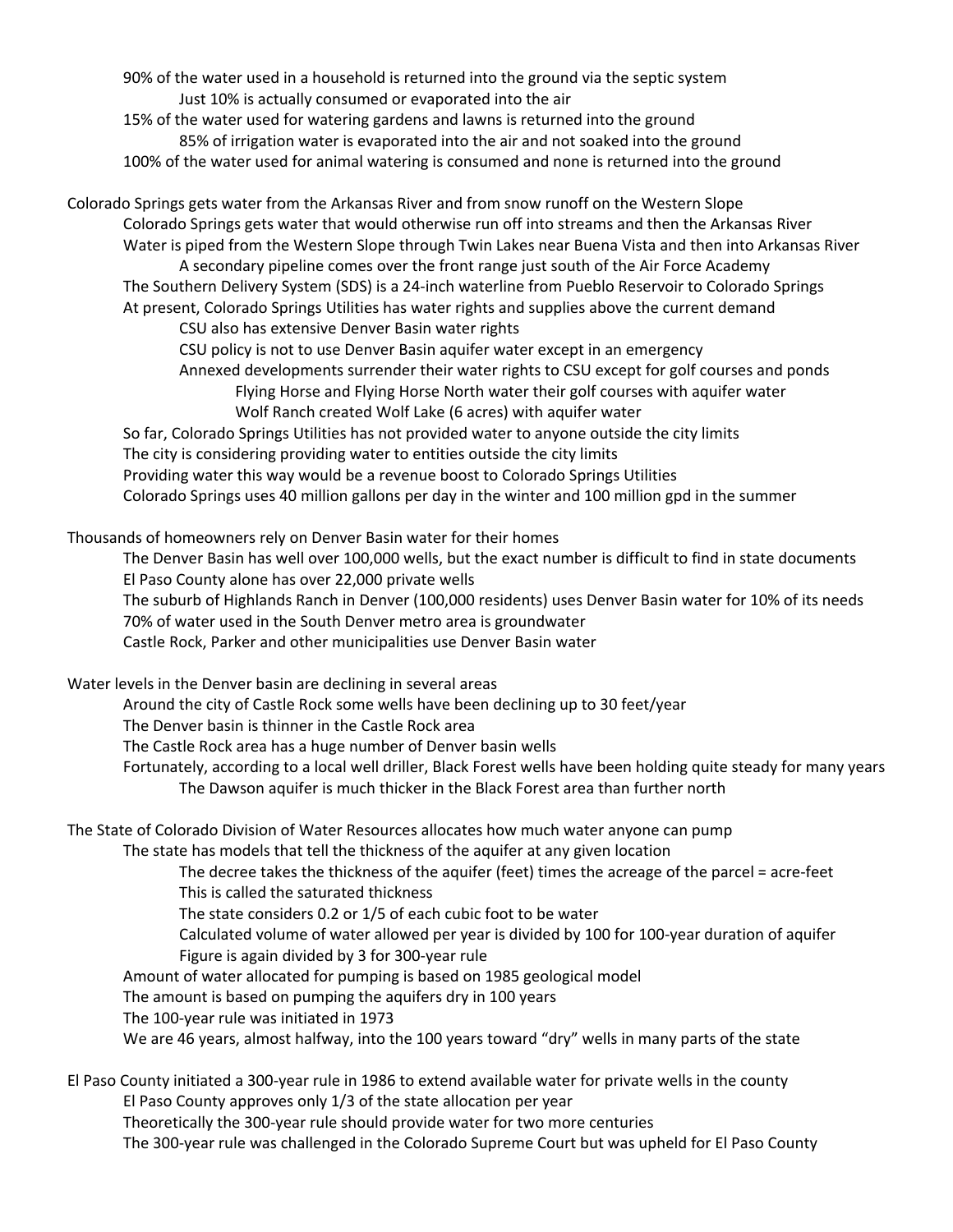In spite of the 300-year rule, all of the northern El Paso County water providers need more water Water providers were told they had enough water for their developments Continuous pumping is resulting in diminishing returns from well production Manager of Woodmoor Water says well that formerly pumped 100 gpm only pumps 40 gpm now Monument, Palmer Lake, Woodmoor, Tri-View, Meridian Ranch, Paint Brush Hills need more water Several have purchased additional water rights on ranches south of Colorado Springs and Leadville Access to that water not available at this time

Loop proposal suggested in late 2021 to pipe SDS water north through Cherokee Metro pipeline Cherokee Metro would get SDS water in exchange for CSU using Cherokee pipeline Cherokee wishes to be absorbed into CSU but high debt is stumbling block Pipeline would be extended from Sundance Ranch to Monument and Palmer Lake Renewable water would be provided to northern water providers to save Denver Basin water Wastewater would be piped south to connect to CSU wastewater system along I-25 Estimated cost around \$134 million

Urban development south of Black Forest will potentially use huge amounts of Denver Basin water Sterling Ranch, The Retreat at TimberRidge and The Ranch will total 7400 homes The entire Black Forest has about 6600 homes with private wells by comparison These developments are currently planning to use Denver Basin water from the Black Forest Not enough groundwater exists under these developments to serve the high number of homes Water rights on Sundance Ranch, Flying Horse North, Bar-X Ranch and McCune Ranch purchased to provide more water

A potential annexation plan may mean some of these developments will use city water Unintended consequence of annexation may be that developments will redesign to all urban lots More stringent development requirements in Colorado Springs city limits than for rural developments Developers are leapfrogging over Banning-Lewis Ranch because of stringent city requirements Resulting developments often use Denver Basin water instead of renewable city water

Cherokee Metropolitan District has obtained significant water rights in the Black Forest Sundance Ranch, Flying Horse North, Shiloh Ranch and County Line Road water rights were purchased State granted permission to pump 1246 acre-feet of Dawson water per year from 23 well sites Cherokee has permission to pump a total of 3708 acre-feet of water per year from all 4 aquifers Coupled with planned residential development, this is 10 times as much water use as for 5-acre lots All the well sites are on the property boundaries so half of the water pumped belongs to neighbors The water is being piped to supply 18,000 customers in southeast Colorado Springs Cherokee Metro has committed 2025 af/yr of water to Sterling Ranch This is 1.8 million gallons of water per day.

Cherokee Metro District wells already drilled are not producing significant water

Only 4 wells have been drilled to date

One Denver well drilled to 1970 feet (12-inch bore) and produced only 50 gpm One Arapahoe well drilled to 2520 feet (12-inch bore) and produced 450 gpm One Dawson well drilled to 1044 feet (12-inch bore) and produced 68 gpm A second Dawson well drilled to 1030 feet (12-inch bore) and produced 65 gpm

The two Dawson wells do not even have a pump installed and are not producing These wells cost around \$750,000 to drill

Three of these four wells are producing very poorly

These wells suggest that commercial extraction may not be productive or economical Transmissivity or flow of water back and forth underground may not be very rapid Clay and sandstone don't allow water to flow laterally very easily Water seems to be located in "pockets" within clay and sandstone layers